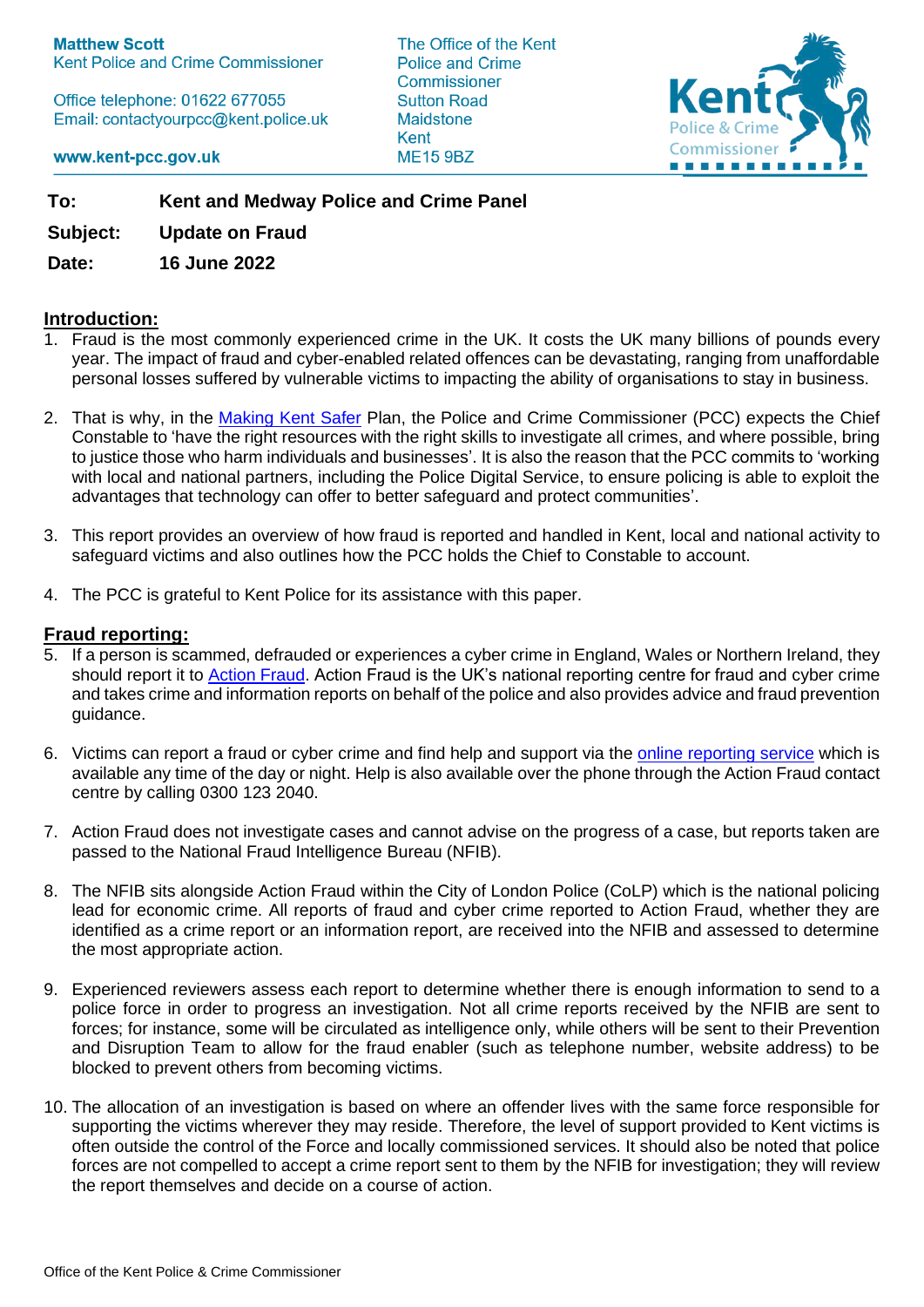- 11. In addition to reports from individuals and small businesses (either direct or via a police force) made to Action Fraud, the NFIB also receives data from industry and the public sector and a variety of intelligence sources including, but not limited to, national and international police crime/intelligence systems.
- 12. Whilst not every report results in an investigation, every report helps to build a clearer picture. This contributes to making the UK a more hostile place for fraudsters to operate and helps to keep other potential victims safe.

# **Volumes and types of fraud:**

- 13. Action Fraud has taken over the recording of fraud offences on behalf of individual polices forces. The number of reports recorded in Kent was as follows (please note 2021/22 data has not been published):
	- $2016/17 = 7,860$
	- $2019/20 = 10.720$
	- $2020/21 = 12,509$

14. Nationally, 2020/21 saw a 27% increase in reported fraud.

- 15. In 2020/21, Kent had the highest level of reports regionally and was ranked  $7<sup>th</sup>$  highest for victim referrals per 1,000/population nationally, with an estimated reported loss of £56.3 million.
- 16. Of the 12,509 frauds recorded, the NFIB disseminated 738 to Kent for further investigation a 22% increase on the previous year.
- 17. Positive outcomes are lower than other crime types. However it is important to understand that unlike other crimes, where it is the same crime type and suspect it will be recorded on one report. An example being an investment fraud involving over 2,000 investors with 500+ reporting to Kent as victims. This would be recorded as one investigation with one positive outcome overall.
- 18. The NFIB only record judicial outcomes for NFIB referrals. Alternative outcomes such as Cease and Desist Notices are not currently recorded as a positive disposal by the CoLP, but are being looked at and will likely feature as a positive outcome going forwards.
- 19. The pandemic led to offenders diversifying their tactics, exploiting online services and committing particularly cruel 'romance' frauds. For example, in December 2020 there were 1,161 reports across the region compared to 700 in December 2019.
- 20. Nationally there has been a rise in consumer based fraud and this is replicated in Kent with it being the highest reported fraud type.
- 21. The top 3 reported fraud types nationally are investment fraud; cheques, online banking and plastic card fraud; and boiler room fraud. Kent's Serious Fraud Team is currently investigating in excess of £80m of losses within these crime types.
- 22. The highest harm threats are identified as courier, romance, investment, payment diversion and online banking.
- 23. Nationally, evidence suggests that repeat victims account for approximately 21% of overall losses and will on average suffer losses more than 4 times that of single incident victims.

#### **Tackling fraud:**

- 24. In Kent, the Serious Economic Crime Unit (SECU) within the Serious Crime Directorate is made up of several teams that work together to tackle and prevent fraud:
	- Fraud Triage Team review and carry out initial investigations of all NFIB fraud referrals into the Force to assess if there are viable lines of enquiry prior to allocating to the relevant team/department.
	- Financial Intelligence Team support the Force in relation to financial enquiries and financial intelligence for investigations.
	- Economic Crime Team manage NFIB referrals that have been reviewed by the Fraud Triage Team and have clear lines of enquiry which will either lead to safeguarding of victims, recovery of losses or prosecution of suspects.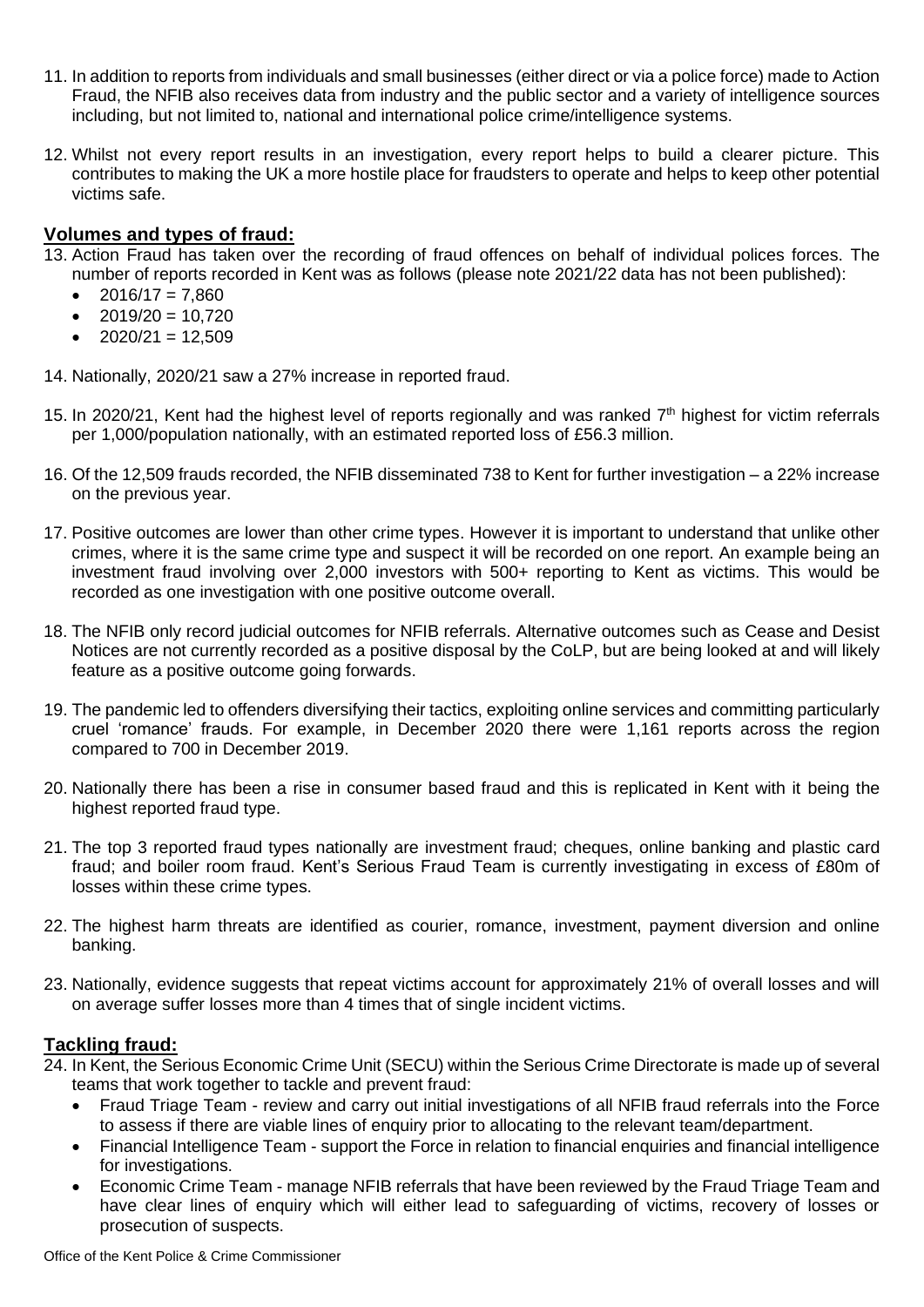- Serious Fraud Team investigate complicated high value frauds with multiple victims or cases which are sensitive in nature involving bribery or politics.
- Proceeds of Crime Team manage asset recovery through different methods such as POCA, confiscation orders, account freezing orders and financial Investigative orders. They also deal with cash seizures made under POCA and provide advice relating to any type of asset or cash seizure.
- Cyber Crime Unit manage cyber dependant crime and provide assistance with all cyber enabled crime, including those connected to crypto currencies.
- 25. Nationally, the CoLP own the fraud portfolio. Crimes reported through Action Fraud are owned by the CoLP and allocated to forces for investigation. Therefore, crimes where the offender lives in Kent are investigated by the Force on behalf of the CoLP.
- 26. As the lead force for fraud and cyber crime, the CoLP provides direction on national initiatives that tend to focus on high harm fraud offences, such as:
	- Courier fraud
	- Rogue traders
	- Romance fraud
	- Investment fraud
	- Mandate fraud
- 27. They also run intensification periods during which forces are required to target specific offence types, increasing pursue and prevent activities and prioritising the arrest of offenders where identified. A recent example of this was an investigation into courier fraud in East Kent.
- 28. The Eastern Region Special Operations Unit (ERSOU) also works with regional forces to ensure a united approach to tackling fraud. A regional action plan is managed by ERSOU, but requires forces to coordinate their activities to ensure a consistent regional approach

### **Safeguarding victims:**

- 29. The National Economic Crime Victim Care Unit (NECVCU) is a team of specialist advocates working within the CoLP that supports vulnerable people who have fallen victim to fraud and cyber crime, with the aim being to make them feel safer and reduce the possibility of them becoming a repeat victim.
- 30. The NECVCU assesses each reported fraud and offers a three-tiered response. Every force receives Tier 3, but forces assesses the service level they wish to sign up to in terms of Tier 1 or 2:
	- Tier 3 extremely vulnerable; victims are referred immediately to the appropriate force for bespoke contact. In Kent, contact is made directly with the Force Control Room (FCR) for patrol attendance. The NECVCU operator remains on the line with the victim until the FCR takes ownership. SECU will also receive a notification so they can follow up on relevant safeguarding.
	- Tier 2 vulnerable; victims are contacted by telephone by the NECVCU team.
	- Tier 1 non-vulnerable; victims are sent a letter by the NECVCU team.
- 31. Kent also receives a weekly victim data list from the NFIB; upon receipt, a Victim Care letter is sent to all those who have provided an email address.
- 32. Of note, the NECVCU are developing a two-week bespoke victim justice training programme to deal specifically with vulnerability and victims of fraud which they hope to roll out to forces to support staff in safeguarding who have no previous fraud or victim care background.
- 33. Under Operation Signature a national initiative aimed at reducing fraud within communities and providing additional support to vulnerable victims of fraud - the NFIB data is also separated into the three Kent Divisions and sent to the divisional Fraud Prevention Co-ordinators. The Co-ordinators review every report and assess whether additional support is necessary. A telephone call or face to face visit is conducted and consideration is given as to whether further support (e.g. social services referral) or signposting is required.
- 34. Forming part of a wider Prevent and Protect Team, Kent Police also has a Fraud Prevent and Protect Officer who ensures that both national campaigns (e.g. Take 5) and local fraud protect messages are shared across Kent. The officer also develops contacts and intelligence sharing between the police and external agencies/charities/organisations, as well as providing bespoke presentations to a diverse range of victims,